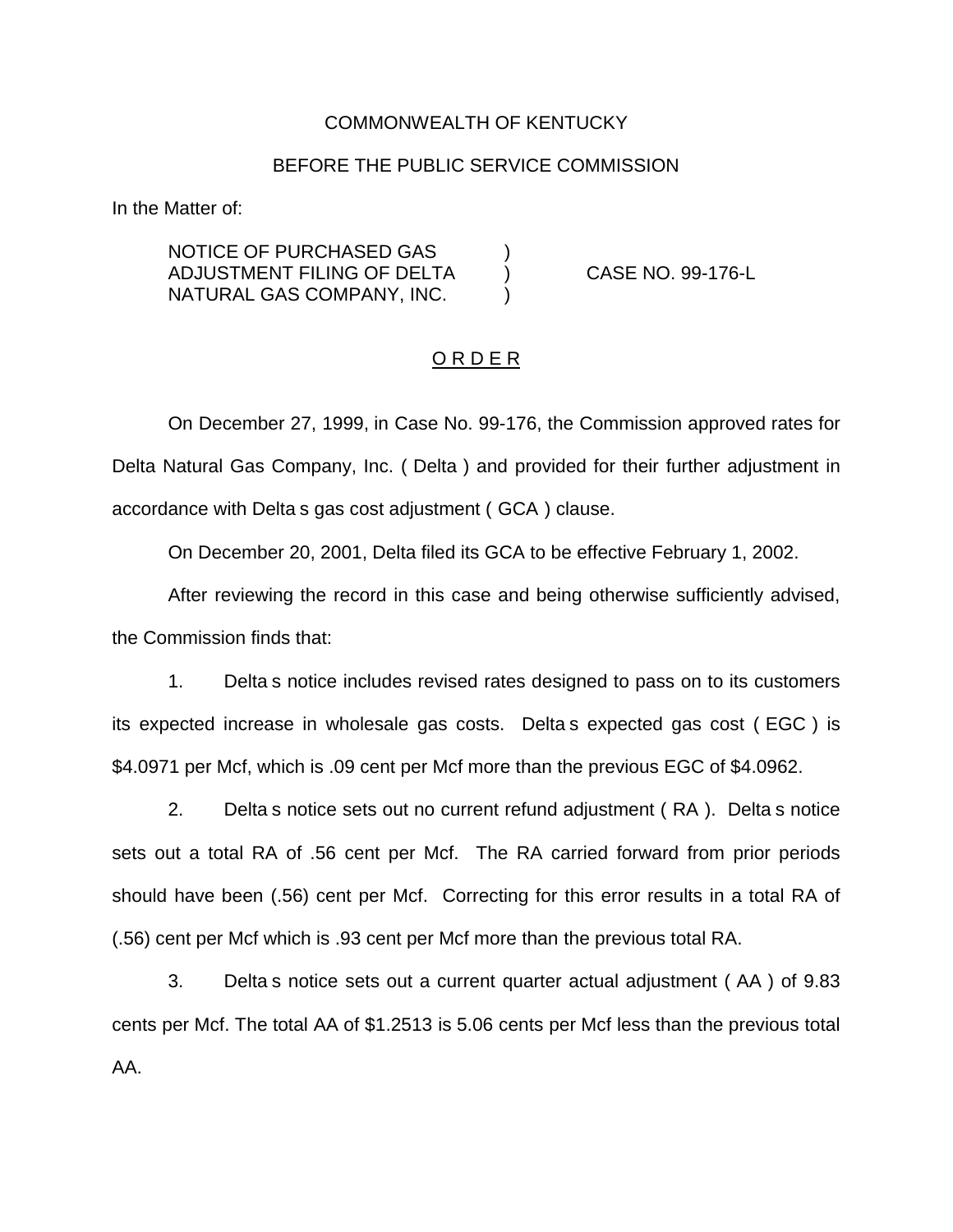4. Delta s notice sets out a balance adjustment ( BA ) of (2.86) cents per Mcf, which is 13.76 cents per Mcf less than the previous BA.

5. Delta s GCA is \$5.3142 per Mcf, which is 17.8 cents per Mcf less than the previous GCA of \$5.4922.

6. The rates in the Appendix to this Order are fair, just, and reasonable, in the public interest, and should be approved for final meter readings by Delta on and after February 1, 2002.

IT IS THEREFORE ORDERED that:

1. The rates in the Appendix to this Order are approved for final meter readings on and after February 1, 2002.

2. Within 20 days of the date of this Order, Delta shall file with this Commission its revised tariffs setting out the rates authorized herein.

Done at Frankfort, Kentucky, this 23<sup>rd</sup> day of January, 2002.

By the Commission

ATTEST: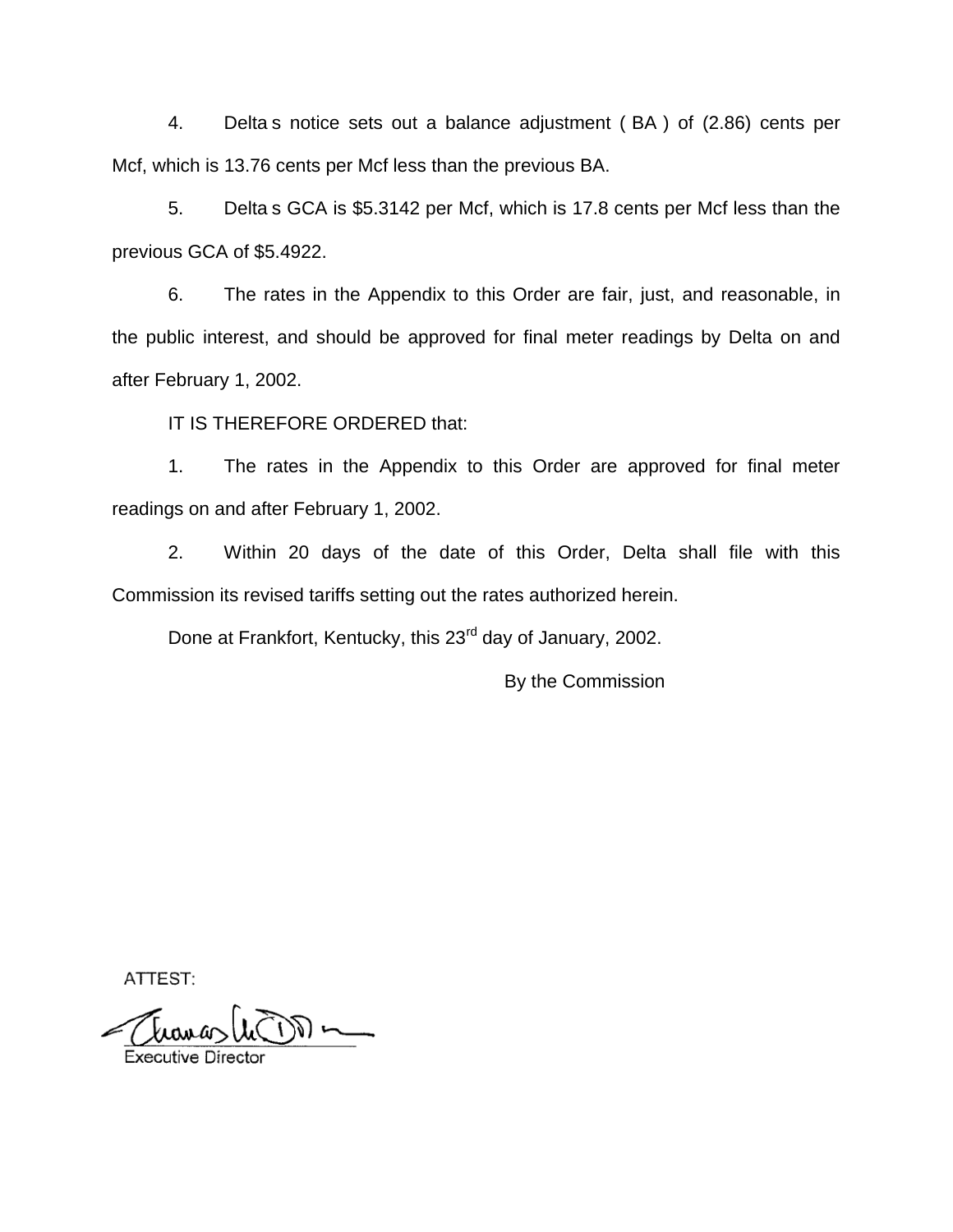# APPENDIX

# APPENDIX TO AN ORDER OF THE KENTUCKY PUBLIC SERVICE COMMISSION IN CASE NO. 99-176-L DATED January 23, 2002

The following rates and charges are prescribed for the customers in the area served by Delta Natural Gas Company, Inc. All other rates and charges not specifically mentioned herein shall remain the same as those in effect under authority of this Commission prior to the effective date of this Order.

## RATE SCHEDULES

## AVAILABILITY

Available for general use by residential, commercial, and industrial customers.

### RATES

|                               |     | <b>Base Rate</b> | <b>Gas Cost</b><br>Recovery<br>Rate<br>plus | equals | <b>Total Rate</b> |
|-------------------------------|-----|------------------|---------------------------------------------|--------|-------------------|
| Residential                   |     |                  |                                             |        |                   |
| <b>Monthly Service Charge</b> |     | 8.00<br>\$       |                                             |        |                   |
| All Mcf                       |     | \$3.6224         | \$5.3142                                    |        | \$8.9366          |
| <b>Small Non-Residential</b>  |     |                  |                                             |        |                   |
| <b>Monthly Service Charge</b> |     | \$17.00          |                                             |        |                   |
| First 200                     | Mcf | 3.6224           | 5.3142                                      |        | \$8.9366          |
| <b>Next 800</b>               | Mcf | 2.4000           | 5.3142                                      |        | 7.7142            |
| Over 1,000                    | Mcf | 2.0495           | 5.3142                                      |        | 7.3637            |
| Large Non-Residential         |     |                  |                                             |        |                   |
| <b>Monthly Service Charge</b> |     | 50.00<br>S.      |                                             |        |                   |
| First 200                     | Mcf | \$<br>3.6224     | \$5.3142                                    | \$.    | 8.9366            |
| <b>Next 800</b>               | Mcf | 2.0063           | 5.3142                                      |        | 7.3205            |
| Next 4,000                    | Mcf | 1.3190           | 5.3142                                      |        | 6.6332            |
| Next 5,000                    | Mcf | .9190            | 5.3142                                      |        | 6.2332            |
| Over 10,000 Mcf               |     | .7190            | 5.3142                                      |        | 6.0332            |